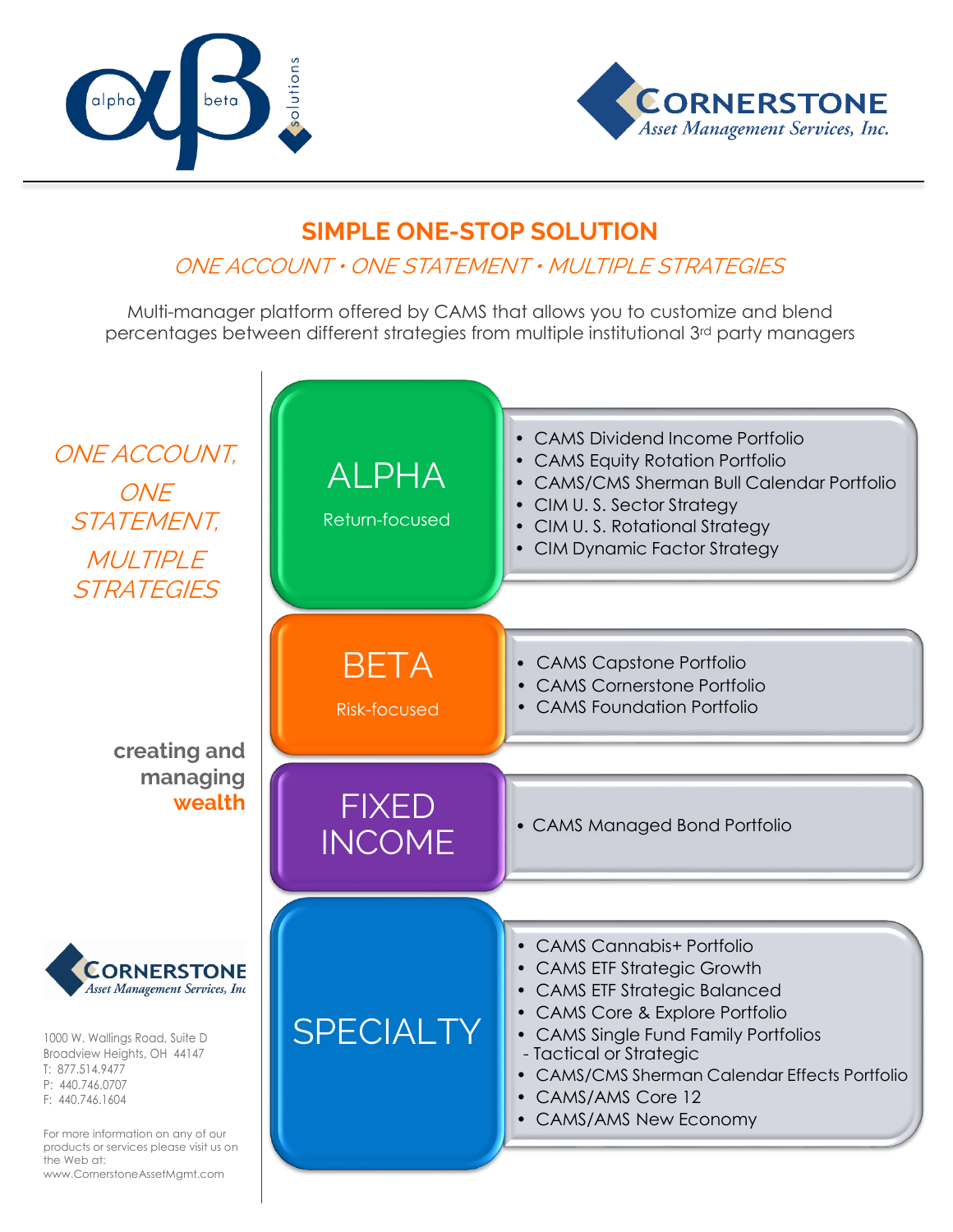|          |              |                                                       | <b>ALPHA BETA PORTFOLIO OFFERING LIST</b><br>- See Portfolio Fact Sheets for more specific portfolio information - |                                                                                                                                                                                                                                                                                                                                                           |
|----------|--------------|-------------------------------------------------------|--------------------------------------------------------------------------------------------------------------------|-----------------------------------------------------------------------------------------------------------------------------------------------------------------------------------------------------------------------------------------------------------------------------------------------------------------------------------------------------------|
|          |              | <b>MANAGER / SUB-ADVISOR</b>                          | <b>PORTFOLIO</b>                                                                                                   | <b>DESCRIPTION</b>                                                                                                                                                                                                                                                                                                                                        |
| TACTICAL | <b>ALPHA</b> | <b>CORNERSTONE</b><br>Asset Management Services, Inc. | <b>CAMS Dividend Income</b><br>Portfolios<br>(Individual Securities)                                               | Long-term growth, long-only equity portfolio<br>Tactical individual dividend-paying equities<br>Diversified, dividend-income producing portfolio or dividend<br>reinvestment plan can be elected<br>Large-cap equity focused                                                                                                                              |
|          |              |                                                       | <b>CAMS</b> Equity Rotation<br>(Mutual Funds, ETF's<br>& Individual Stocks)                                        | Long-term growth, high beta, aggressive strategy<br>Tactical U.S. equity style boxes, U.S. equity sectors, subindustries &<br>individual equities<br>Uses CAMS' quantitative tactical allocation model and<br>incorporates entire scope of Cornerstone's internal research<br>resources.                                                                  |
|          |              | Investment Solutions for Growing Your Wealth          | <b>CAMS/CMS Sherman</b><br><b>Bull-Calendar Portfolio</b><br>(Mutual Funds)                                        | Uses a Bull-Bear Indicator to determine market environment<br><b>Bull/Bear model strategy during Bull Markets and Calendar Effects</b><br>$\bullet$<br>during Bear Markets<br>• Goal is to be fully invested in equities during Bull Markets and only<br>exposed to the relatively few days with the highest probability of<br>profit during Bear Markets |
|          |              | CUNNINGHAM INVESTMENT MANAGEMENT                      | CIM U.S. Sector Strategy<br>(ETF's)                                                                                | Long-term growth, long-only ETF strategy<br>Proprietary Dynamic Asset Allocation process identifies and invests<br>in the U.S. equity sectors and/or fixed income instruments<br>Monthly rebalancing<br>$\bullet$                                                                                                                                         |
|          |              |                                                       | CIM U.S. Rotational<br>Strategy<br>(ETF's)                                                                         | Long-term growth, long-only ETF strategy<br>Proprietary Dynamic Asset Allocation process identifies and invests<br>$\bullet$<br>in the U.S. equity sectors<br>Monthly rebalancing                                                                                                                                                                         |
|          |              |                                                       | <b>CIM Dynamic Factor</b><br>Strategy<br>(ETF's)                                                                   | Long-term growth, long-only ETF strategy<br>Proprietary Dynamic Asset Allocation process identifies and invests<br>in the Factor ETF's (i.e. U.S. Quality, U.S. Value, Int'l Value, etc.)<br>and/or fixed income instruments<br><b>Monthly rebalancing</b>                                                                                                |
|          | <b>BETA</b>  | <b>CORNERSTONE</b><br>Asset Management Services, Inc. | <b>CAMS Capstone</b><br>Portfolio<br>(Mutual Funds & ETF's)                                                        | All asset classes, tactical, low beta, growth strategy<br>Uses CAMS' quantitative tactical allocation model<br>Minimal positional limits applied to high volatility sectors, increases<br>overlap & concentration in the portfolio                                                                                                                        |
|          |              |                                                       | <b>CAMS Cornerstone</b><br>Portfolio<br>(Mutual Funds & ETF's)                                                     | All asset classes, tactical<br>$\bullet$<br>Low beta, moderate growth strategy<br>Uses CAMS' quantitative tactical allocation model<br>Positional limits applied to high volatility sectors to reduce volatility<br>in the portfolio                                                                                                                      |
|          |              |                                                       | <b>CAMS</b> Foundation<br>Portfolio<br>(Mutual Funds & ETF's)                                                      | All asset classes, tactical<br>$\bullet$<br>Low beta, risk-adjusted-return strategy<br>Uses CAMS' quantitative tactical allocation model<br>Strict positional limits applied to high volatility sectors to reduce<br>volatility in the portfolio                                                                                                          |